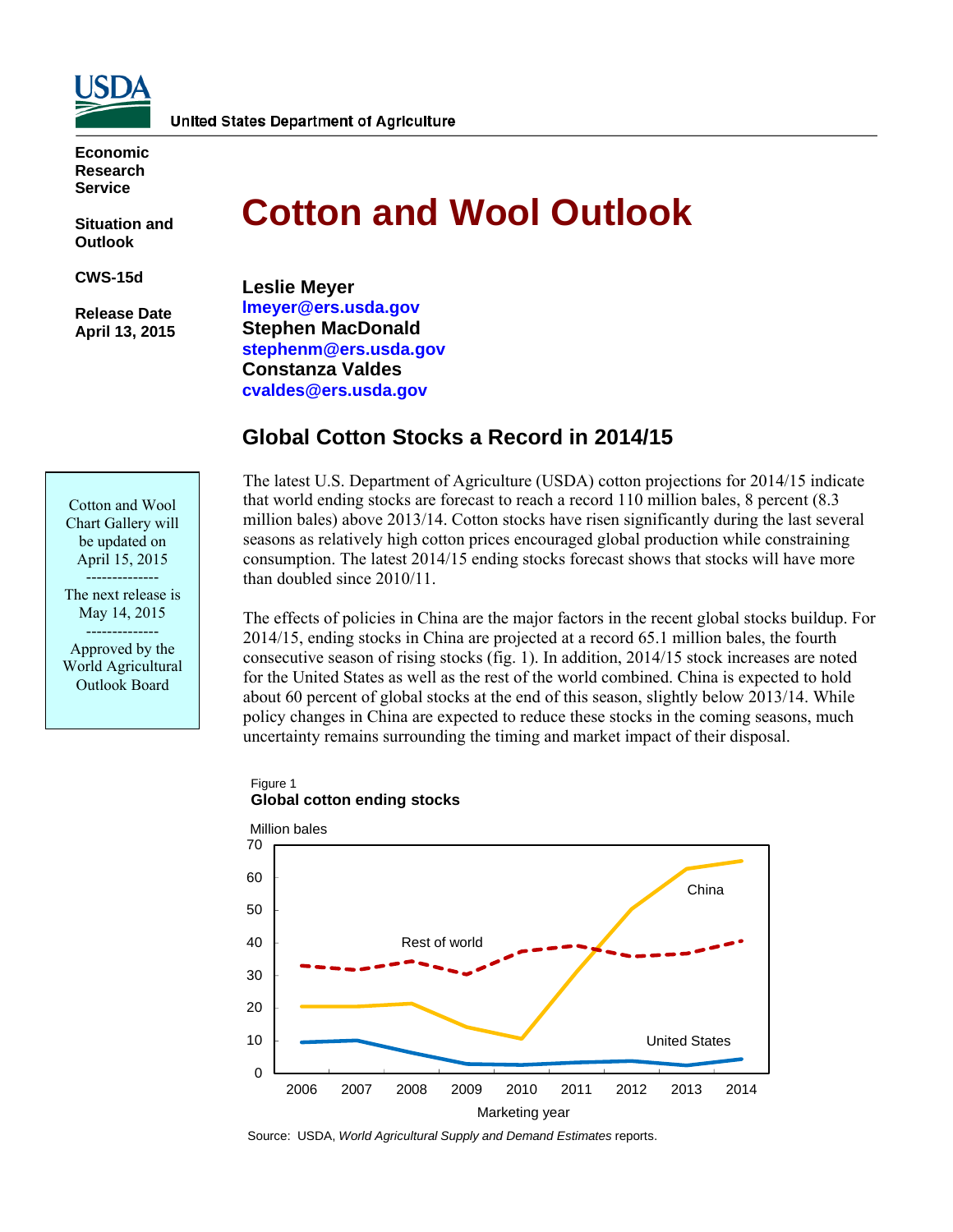# *U.S. Cotton Acreage To Decrease in 2015*

U.S. cotton area in 2015 is projected to decline after last season's expansion. Based on the National Agricultural Statistics Service's (NASS) *Prospective Plantings* report that surveyed farmers as of March 1st, producers intended to plant 9.55 million acres to cotton in 2015. The initial projection is nearly 1.5 million acres (13 percent) below 2014's actual plantings. Upland area is estimated at 9.4 million acres in 2015, while extra-long staple (ELS) area is forecast at only 150,000 acres. These estimates will be updated at the end of June in NASS's *Acreage* report. As of April 5th, cotton plantings were underway in a few States with 2 percent of the expected area planted, compared with 6 percent for both last season and the 5-year average.

U.S. cotton acreage is expected to decline this spring as estimates for 2014/15 production exceed demand; stocks are projected at their highest, while the average farm price is estimated at its lowest since 2008/09. Also, relative cotton prices for 2015/16 have favored competing crops over cotton as planting decisions are finalized. According to the 2015 *Prospective Plantings* report, all four Cotton Belt regions are projected to plant fewer acres to cotton. The Southeast and Delta are expected to plant more soybeans in 2015 than a year ago, while the Southwest is forecast to plant more corn. Overall, the 2015 upland cotton area is estimated to account for 20 percent of the Cotton Belt total for the three crops, the lowest since a similar percentage occurred in 2009.

The Southwest is expected to plant nearly 6 million acres of upland cotton in 2015, about 490,000 acres (7.5 percent) below 2014 and 10 percent below the 5-year average (fig. 2). However, the Southwest is projected to account for more than 60 percent—the highest in over a century—of total U.S. upland cotton acreage in 2015. Consequently, production prospects in this region will play a significant role in the total U.S. cotton crop in 2015.

#### Figure 2 **U.S. regional upland cotton planted area**





Source: USDA, NASS, *Crop Production* reports.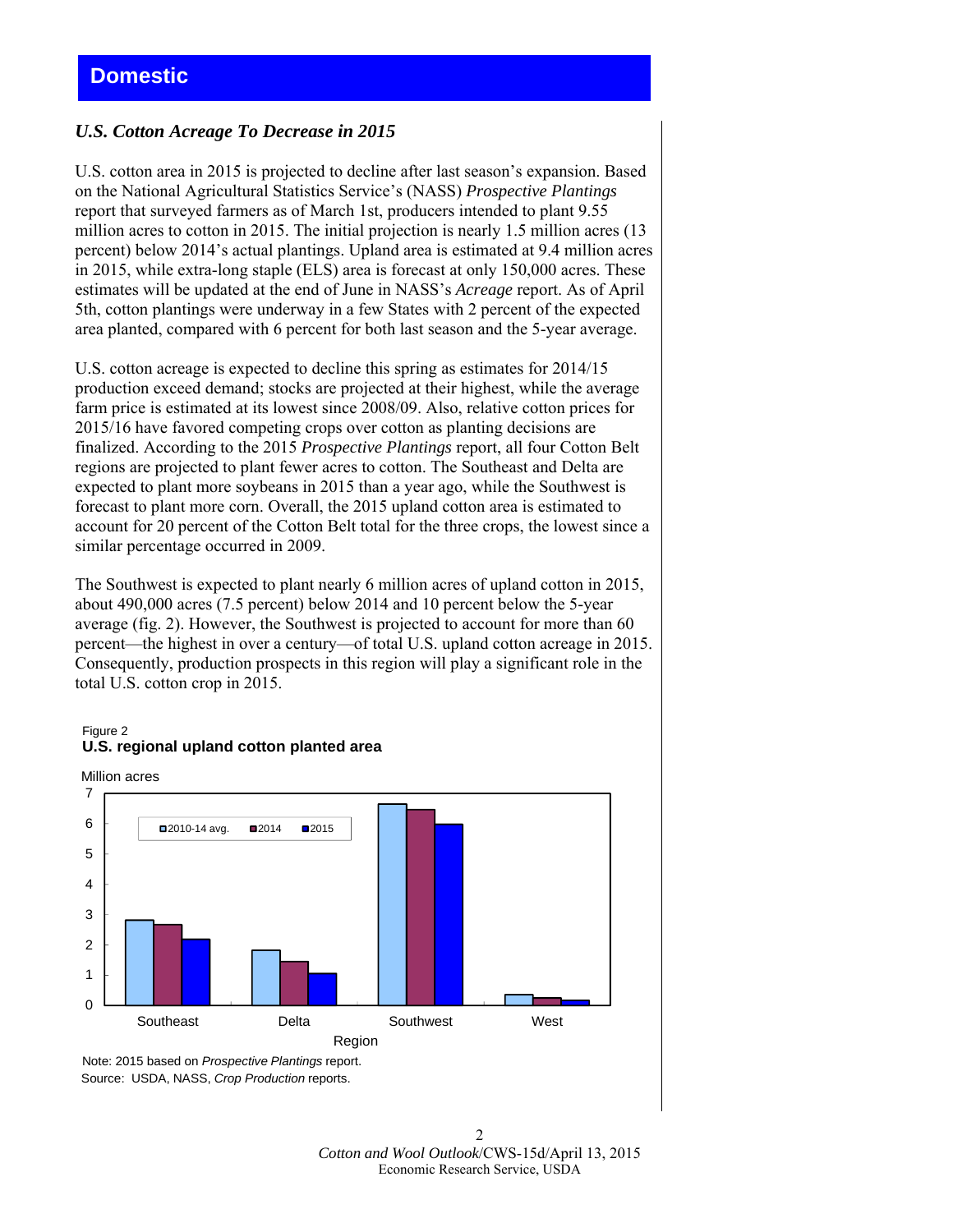In the Southeast, 2015 cotton plantings are expected to decline 18 percent from a year ago to 2.2 million acres. The region is projected to contribute 23 percent of the U.S. upland acreage, similar to the 10-year average. For the Delta, area is expected to fall 27 percent in 2015 to a record low of 1.1 million acres as the region's producers anticipate planting their largest soybean crop ever. The Delta cotton area will account for only 11 percent of the U.S. upland acreage in 2015, compared with the 10-year average of 20 percent.

Meanwhile, limited irrigation supplies in the West are expected to reduce the area planted to a number of row crops, including cotton. In 2015, upland cotton area is estimated to decline 30 percent from 2014 to only 175,000 acres—the lowest in nearly a century. With a trend that has continued for several decades, the West will account for only 2 percent of the upland acreage in 2015. Similarly, ELS area in the West is forecast at only 135,000 acres, 23 percent below 2014; however, the region will account for 90 percent of U.S. ELS area in 2015.

# *U.S. 2014/15 Cotton Crop Increased; Demand Unchanged*

The 2014/15 U.S. cotton production estimate was raised this month to 16.3 million bales, as indicated in the March 2015 *Cotton Ginnings* report; upland production was placed at 15.74 million bales while the ELS crop was estimated at 565,000 bales. USDA will release final production estimates for 2014/15 on May 12th. With beginning stocks unchanged in April, this season's cotton supply is now estimated at approximately 18.8 million bales, 2 million above 2013/14.

U.S. cotton demand estimates were unchanged in April. U.S. cotton exports remain forecast at 10.7 million bales, up from 10.5 million bales in 2013/14. With higher U.S. shipments and lower world trade, the U.S. share of global trade is expected to reach 31 percent in 2014/15, the highest in four seasons. U.S. cotton mill use is projected at 3.65 million bales, 100,000 bales or 3 percent above 2013/14. Based on data from the Farm Service Agency, U.S. mill use had surpassed 2 million bales during the first 7 months of the marketing year, similar to a year ago.

# *U.S. Ending Stocks Rise in April; Average Farm Price Revised*

With the increase in U.S. production, the ending stocks estimate increased similarly. Stocks are now forecast at 4.4 million bales, nearly 2 million bales (80 percent) above a year earlier and the highest in 6 years. The current stocks-to-use ratio is estimated at 31 percent, compared with 17 percent for 2013/14. With U.S. ending stocks rising this season, the U.S. farm price is forecast to decline from 2013/14's 77.9 cents per pound. The average price received by upland producers for 2014/15 is projected to range between 59 and 61cents per pound, the lowest farm price since 47.8 cents per pound in 2008/09.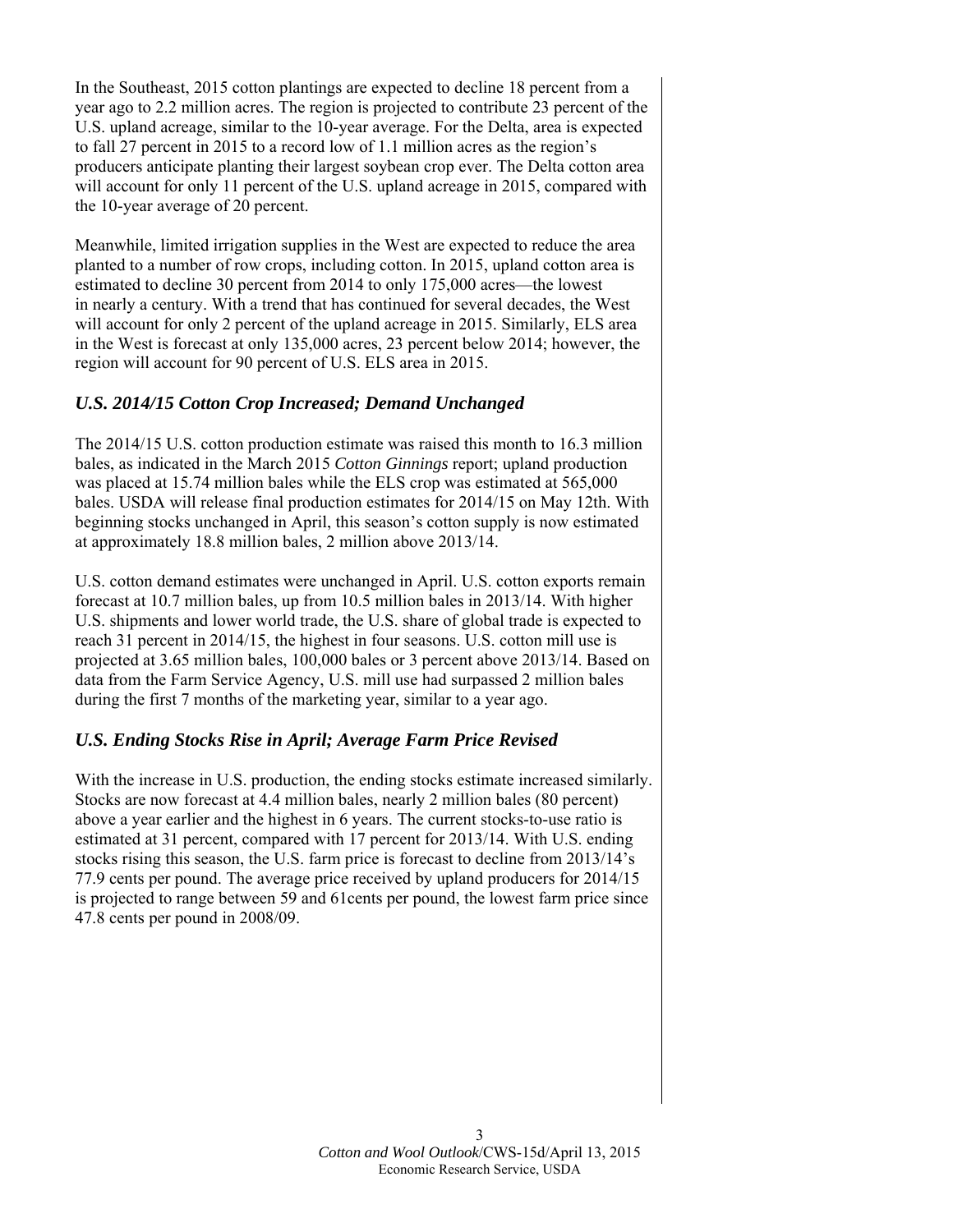# **International Outlook**

## *World Cotton Production Lower in 2014/15*

Global 2014/15 cotton production is projected at 119.2 million bales, 1 percent below last season. China and India account for half of the world crop, each contributing an estimated 30 million bales of cotton production in 2014/15. As world prices have fallen, global production has followed and has declined for three consecutive seasons to its lowest since 2010/11; harvested area is the second lowest in 4 years. The global yield is estimated at 762 kg/hectare this season, 5 percent below 2013/14 and similar to 2010/11.

USDA's April increase (216,000 bales) to the U.S. crop and higher production for Mexico (146,000 bales) and Pakistan (100,000 bales) were more than offset by a 500,000-bale reduction for India. Production in Uzbekistan was also reduced in April but mostly offset by an increase for Greece. For the major producing countries in 2014/15, only the United States, Pakistan, and Turkey are projected to have larger production than in 2013/14.

### *Global Cotton Consumption Expands Slowly*

World cotton consumption in 2014/15 is estimated at 111 million bales, 2 percent (2 million bales) above the preceding year. Although rising for the third consecutive season, global mill use continues below production (fig. 3). China remains the leading cotton spinner, but mill use there is projected only slightly higher in 2014/15—after 4 consecutive years of decline. Mill use in China is forecast at 35 million bales this season, compared with 34.5 million bales in 2013/14; mill use was 50 million bales in 2009/10. Policies in China continue to make cotton yarn imports a viable option for textile mills; India, Pakistan, and Vietnam are the leading cotton yarn suppliers to China.

#### Figure 3 **World cotton mill use, production, and trade**



Source: USDA, *World Agricultural Supply and Demand Estimates* reports.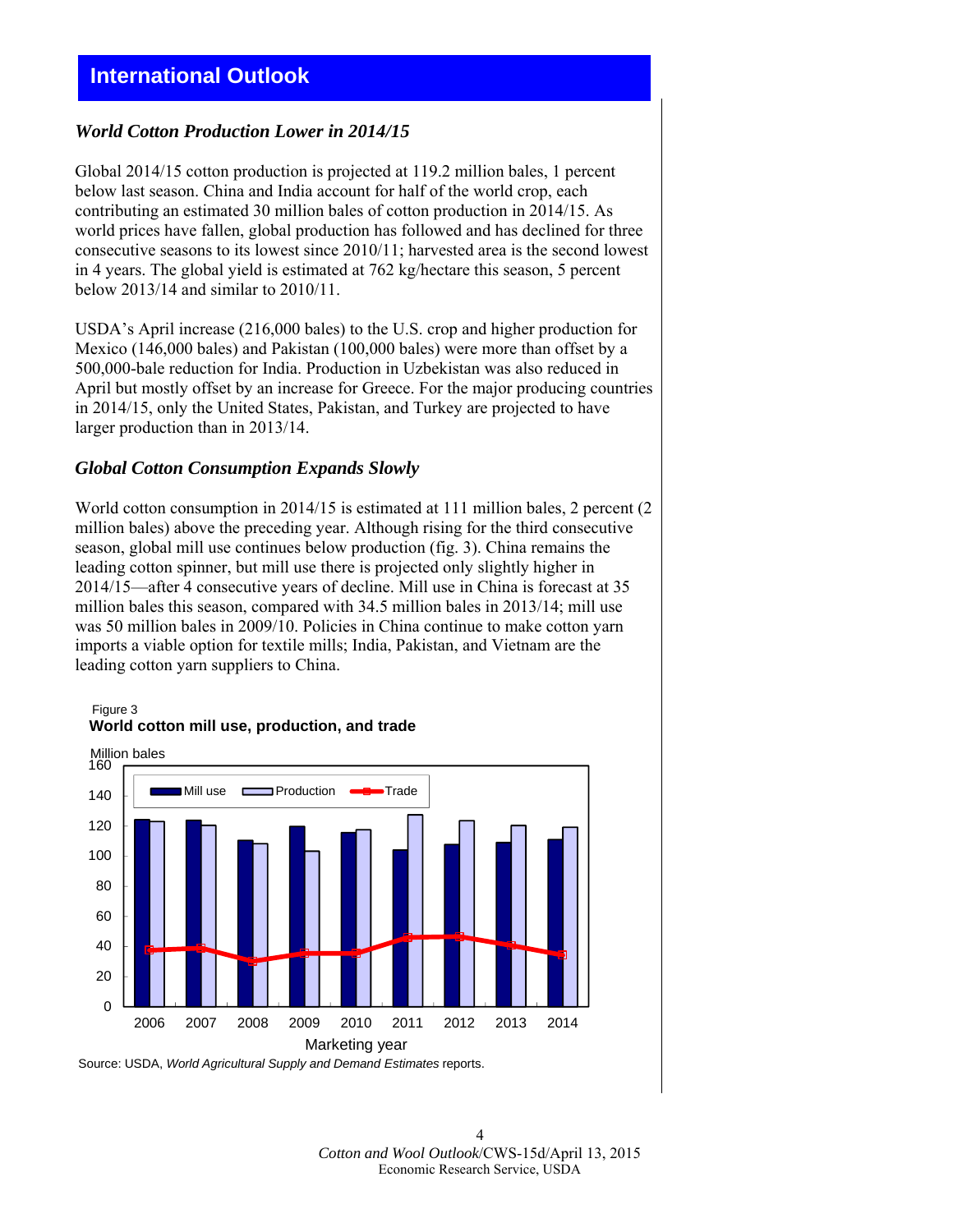India's 2014/15 cotton consumption is projected at a record 24.2 million bales—a 200,000-bale increase from March—as higher imports and lower exports ensure adequate supplies to mills; India's cotton mill use is about 3.5 percent above 2013/14. Pakistan is forecast to use 10.6 million bales of cotton in 2014/15—a 100,000-bale increase this month—2 percent above last season. Vietnam, like India and Pakistan, is benefiting from China's cotton yarn import demand. Cotton mill use in Vietnam is projected at a record 3.85 million bales in 2014/15, 70 percent more than use just 2 years ago.

# *World Cotton Trade Reduced in 2014/15; Stocks Rise Further*

Global cotton trade is projected at 34.3 million bales for 2014/15, 16 percent below the previous season and 27 percent below 2012/13. China, which imported more than 20 million bales of raw cotton in 2012/13, is forecast to import only 7.5 million bales this season, the country's lowest since 2008/09. At the current level, China will account for 22 percent of global imports, compared with 35 percent last season and 44 percent in 2012/13. The decline in China's imports is partially offset by increases in Vietnam, Bangladesh, Indonesia, and India.

With the decline in global import demand, most major exporting countries are projected to have reduced shipments in 2014/15. However, the United States and Brazil are two exceptions. While U.S. cotton exports are forecast to rise slightly to 10.7 million bales, Brazil's exports are rebounding significantly (73 percent) to about 3.9 million bales, following a large 2013 cotton crop that provided ample exportable supplies.

As world cotton production exceeds consumption for the fifth consecutive season, global 2014/15 ending stocks are estimated to rise 8 percent to a record 110.1 million bales. USDA's April global stock revision was largely unchanged; however, there were notable revisions among some countries. India's stocks were reduced 400,000 bales due to lower production. In contrast, increases were noted for the United States (+200,000 bales), Australia (+200,000 bales), and China (+175,000 bales). For 2014/15, China's stocks are estimated at 65.1 million bales, or 59 percent of the world total. Stocks in India—the second largest stock holder are forecast at 14.5 million bales, or 13 percent of the total. With record global stocks projected this season, the stocks-to-use ratio is forecast at 99 percent, up from 93 percent in 2013/14 and a low of 40 percent in 2009/10.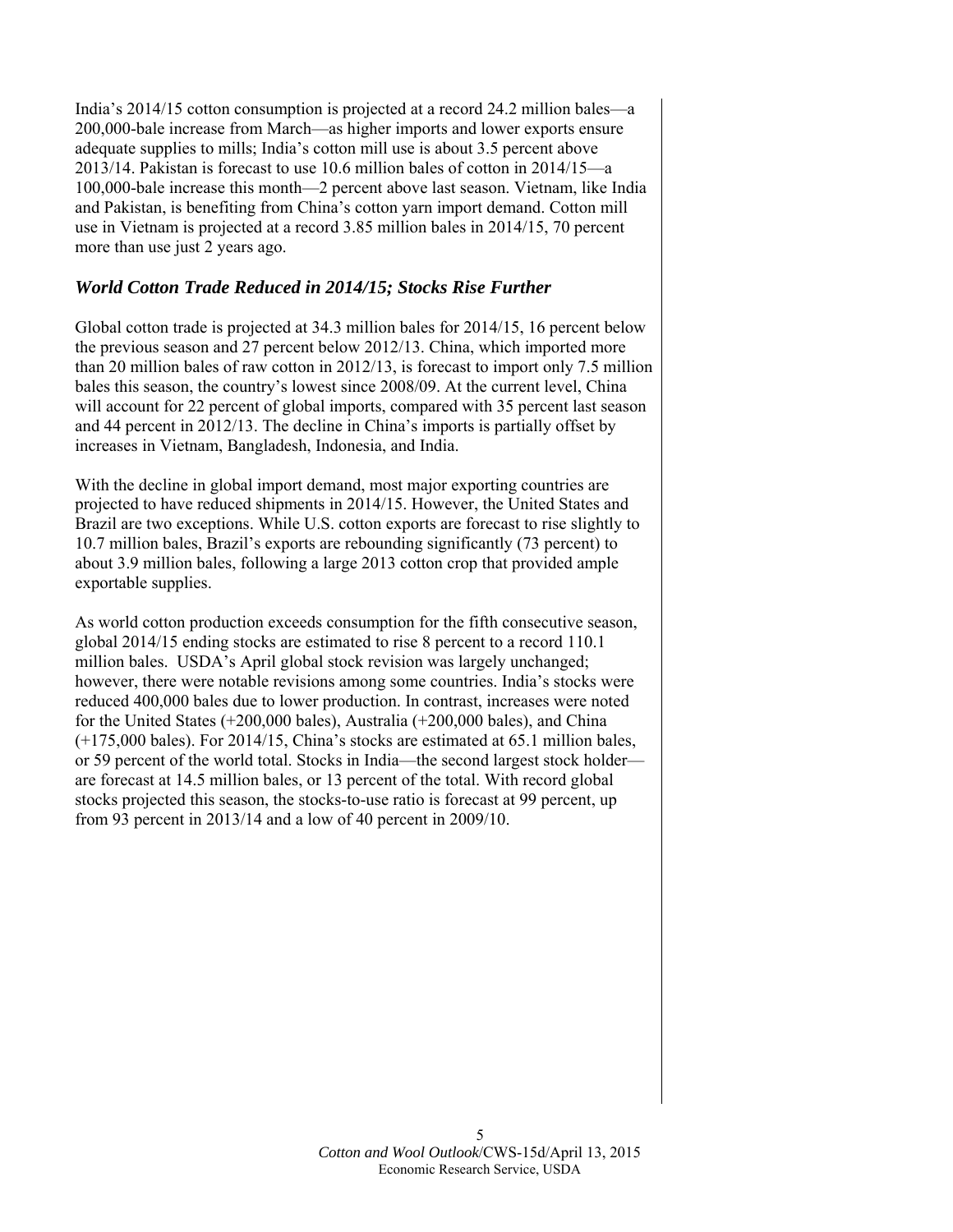# **Highlight**

# *Share of World Production Receiving Producer Support Jumps in 2014/15*

According to the International Cotton Advisory Committee (ICAC), about half of the world's cotton production receives support from producing countries' governments in a typical year.<sup>1</sup> The supported share of world cotton production spiked in 2001 and 2008, and recent developments suggest that another sharp increase is likely for 2014 (fig. 4). More than 80 percent of world output will likely receive some government assistance in marketing year 2014, and the average subsidy to global cotton production will probably be higher than in previous years.

The ICAC reported that 10 countries had government programs to support cotton production in marketing year 2013, with the value of support equivalent to 12.4 percent of the cotton production value, compared with 14.1 percent in 2012 and 11.9 percent averaged over the preceding 10 years. When the global share of cotton production receiving support spiked at 73 percent and 83 percent, respectively, in 2001 and 2008, the level of support also rose compared with the preceding and following years. The global average level of support was 10-14 percentage points higher in 2001 and 2008.

Among the major countries that provided producer support in 2013 and continued to do so in 2014 are the United States and China. New U.S. farm legislation was passed in February 2014 with reforms to support for cotton, but cotton support was not eliminated.<sup>2</sup> China also embarked on cotton policy reforms in 2014, but indicated substantial continuity for Xinjiang producers for at least the immediate future $^3$ 

The most important difference between 2014 and 2013 was the return of India, Brazil, and Pakistan to the list of countries supporting their cotton producers. None had programs cataloged by ICAC during 2010-13, but a combination of global and domestic changes resulted in active support programs in marketing year 2014.



Figure 4 Share of world cotton production receiving producer support

Sources: ERS calculations based on data from International Cotton Advisory Committee and ERS Estimates.

1 ICAC, *Production and Trade Policies Affecting the Cotton Industry*, November 2014.

> <sup>2</sup> For more information on 2014 U.S. farm legislation, see *Agricultural Act of 2014: Highlights and Implications*. http://www.ers.usda.gov/agricultural-actof-2014-highlights-and-implications

<sup>3</sup> For more information on China's cotton programs, see *Cotton Policy in China*. http://www.ers.usda.gov/publications/cw s-cotton-and-wool-outlook/cws-15c-01

6 *Cotton and Wool Outlook*/CWS-15d/April 13, 2015 Economic Research Service, USDA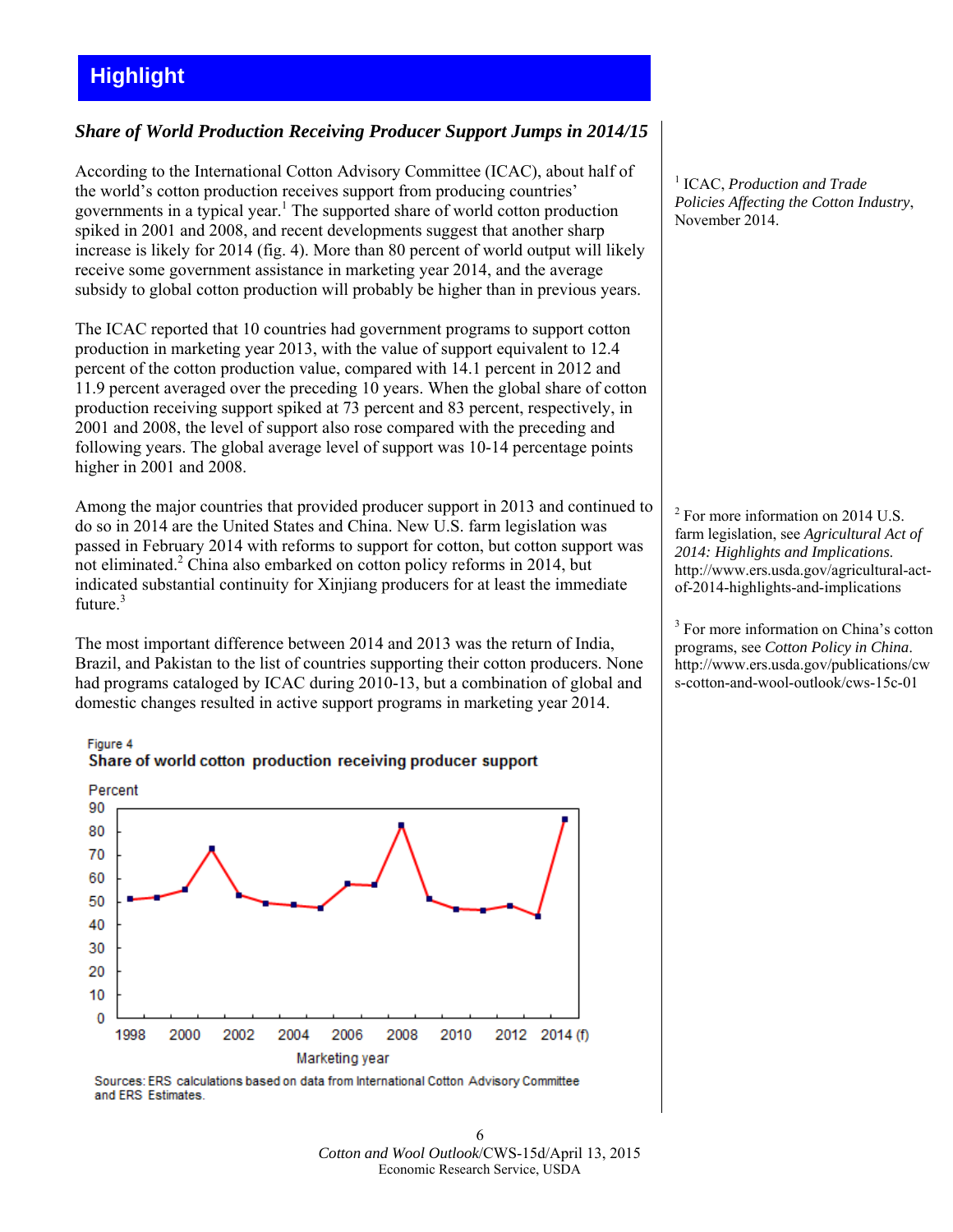Brazil raised its minimum support price for cotton in March 2014 for the first time in 10 years, and during September-November 2014 market prices were low enough for support measures under the PEPRO (Prêmio Equalizador Pago ao Produtor or "Equalizing Premium Paid to Grower") program to be active, raising the price to farmers of 905,278 tons marketed in that year (close to 60 percent of Brazil's output) and providing a direct subsidy of \$102 million to cotton producers.<sup>4</sup> India raised its minimum support price significantly in 2012, and with sharply lower world cotton prices in 2014, the result was significant procurement by the Cotton Corporation of India (CCI) during harvest for the first time since 2008. More than 20 percent of the crop was procured by  $CCI<sub>5</sub>$ 

Pakistan's Government introduced a support price and plans for intervention purchasing in early October 2014. Eventually, the Trading Corporation of Pakistan procured less than 95,000 bales, or little more than 0.5 percent of the crop. This illustrates how the degree of government support varies widely between countries, so the simple share of supported production is not an ideal measure of the impact of government policy on global cotton markets. It is substantially easier to demonstrate which countries provided support in 2014 than to estimate the level of support; however, the supported share has proven historically to be a sound indicator of whether the global average level of support is rising or falling.

4 For more information on Brazil's cotton programs, see *Brazil's Cotton Industry: Economic Reform and Development*,

http://www.ers.usda.gov/publications/cw s-cotton-and-wool-outlook/cws11d01

5 For more information on India's cotton programs, see *Growth Prospects for India's Cotton and Textile Industries*, http://www.ers.usda.gov/publications/cw s-cotton-and-wool-outlook/cws05d01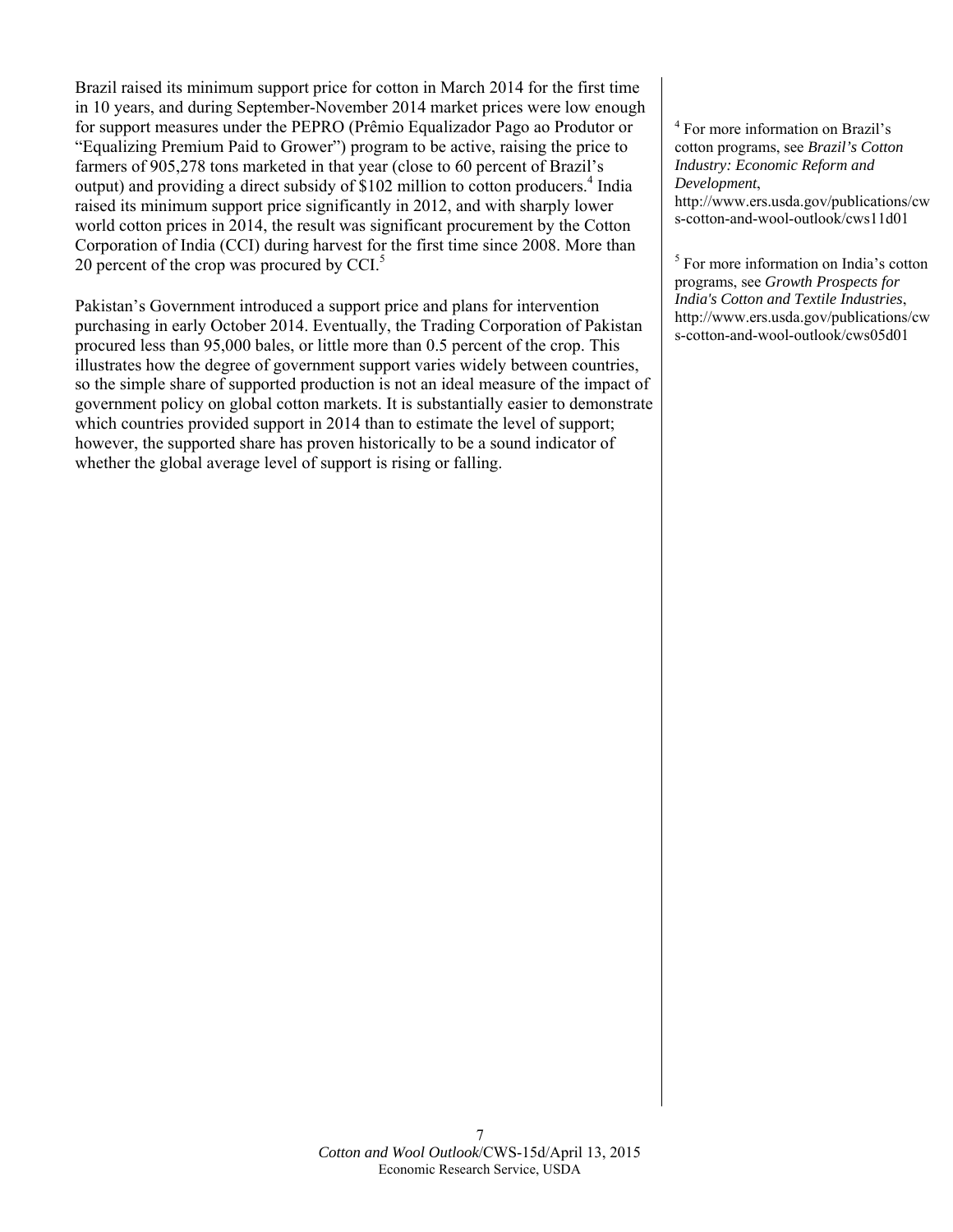# **Contacts and Links**

## **Contact Information**

Leslie Meyer (U.S. cotton & textiles) (202) 694-5307 lmeyer@ers.usda.gov Stephen MacDonald (foreign cotton) (202) 694-5305 stephenm@ers.usda.gov Carolyn Liggon (web publishing) (202) 694-5056 cyliggon@ers.usda.gov

#### **Subscription Information**

Subscribe to ERS e-mail notification service at http://www.ers.usda.gov/subscribe-to-ers -e-newsletters.aspx to receive timely notification of newsletter availability. Printed copies can be purchased from the USDA Order Desk by calling 1-800-363-2068 (specify the issue number). To order printed copies of the five field crop newsletters cotton and wool, feed, rice, oil crops, and wheat—as a series, specify series SUB-COR-4043.

## *Data*

Cotton and Wool Monthly Tables (http://ers.usda.gov/publications/cws-cotton-andwool-outlook)

Cotton and Wool Chart Gallery (http://www.ers.usda.gov/data-products/cotton-andwool-chart-gallery.aspx#.UguTC6z8J8E)

## *Related Websites*

WASDE http://usda.mannlib.cornell.edu/MannUsda/viewDocumentInfo.do?documentID=1194

Cotton Topics http://www.ers.usda.gov/topics/crops/cotton-wool.aspx

Cotton and Wool Outlook http://usda.mannlib.cornell.edu/MannUsda/viewDocumentInfo.do?documentID=1281

The U.S. Department of Agriculture (USDA) prohibits discrimination in all its programs and activities on the basis of race, color, national origin, age, disability, and where applicable, sex, marital status, familial status, parental status, religion, sexual orientation, genetic information, political beliefs, reprisal, or because all or a part of an individual's income is derived from any public assistance program. (Not all prohibited bases apply to all programs.) Persons with disabilities who require alternative means for communication of program information (Braille, large print, audiotape, etc.) should contact USDA's TARGET Center at (202) 720-2600 (voice and TDD). To file a complaint of discrimination, write to USDA, Director, Office of Civil Rights, 1400 Independence Avenue, SW, Washington, DC 20250-9410 or call (800) 795-3272 (voice) or (202) 720-6382 (TDD). USDA is an equal opportunity provider and employer.

#### **E-mail Notification**

Readers of ERS outlook reports have two ways they can receive an e-mail notice about release of reports and associated data.

• Receive timely notification (soon) after the report is posted on the web) via USDA's Economics, Statistics, and Market Information System (which is housed at Cornell University's Mann Library). Go to http://usda.mannlib.cornell.edu/Mann Usda/aboutEmailService.do and follow the instructions to receive e-mail notices about ERS, Agricultural Marketing Service, National Agricultural Statistics Service, and World Agricultural Outlook Board products.

• Receive weekly notification (on Friday afternoon) via the ERS website. Go to http://www.ers.usda.gov/subscribeto-ers-e-newsletters.aspx and follow the instructions to receive notices about ERS outlook reports, Amber Waves magazine, and other reports and data products on specific topics. ERS also offers RSS (really simple syndication) feeds for all ERS products. Go to http://www.ers.usda.gov/rss/ to get started.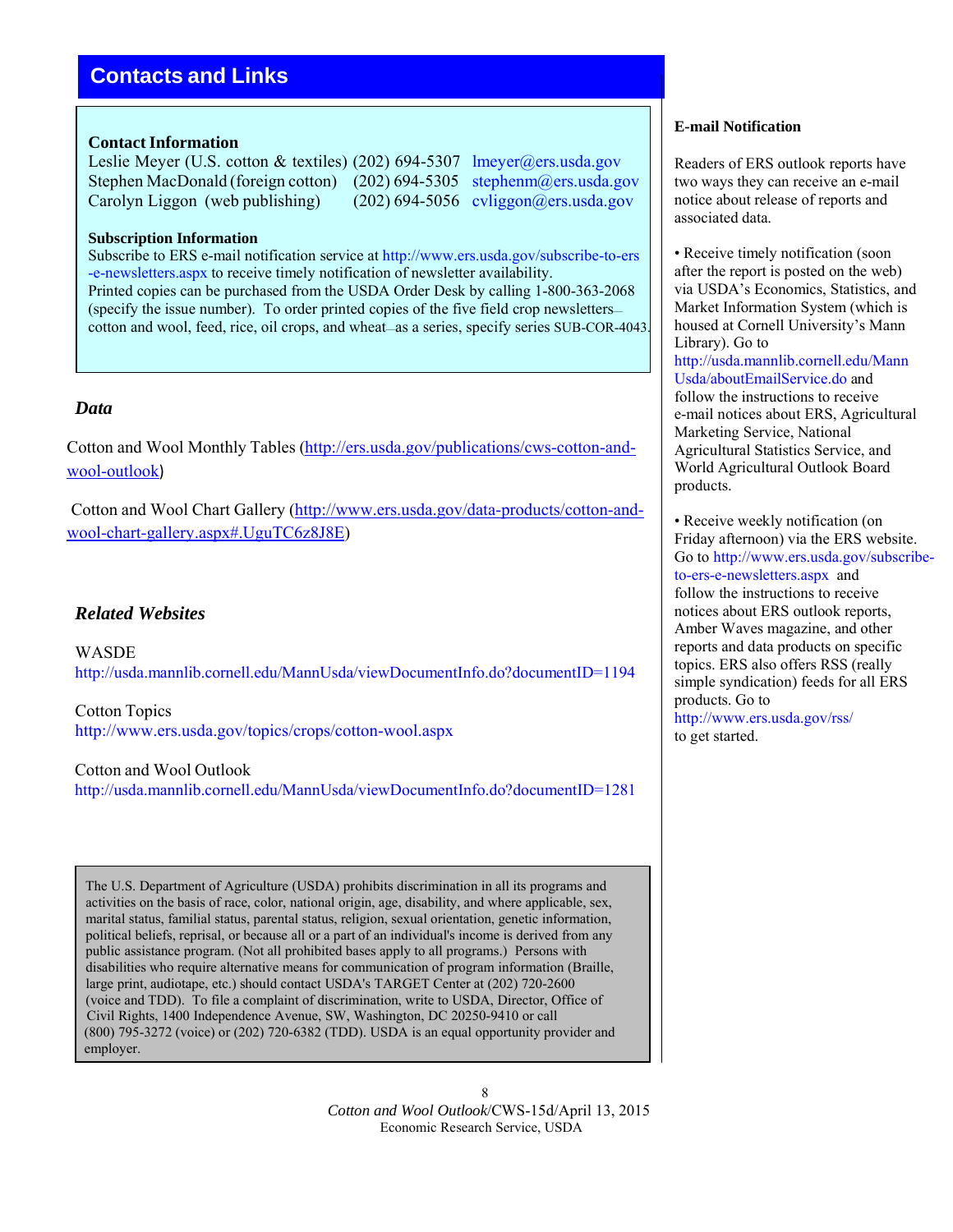|                      |         |        | 2014/15               |        |
|----------------------|---------|--------|-----------------------|--------|
| Item                 | 2013/14 | Feb.   | Mar.                  | Apr.   |
|                      |         |        | Million acres         |        |
| Upland:              |         |        |                       |        |
| Planted              | 10.206  | 10.845 | 10.845                | 10.845 |
| Harvested            | 7.345   | 9.518  | 9.518                 | 9.518  |
|                      |         |        | Pounds                |        |
| Yield/harvested acre | 802     | 781    | 781                   | 794    |
|                      |         |        | Million 480-lb, bales |        |
| Beginning stocks     | 3.613   | 2.325  | 2.325                 | 2.325  |
| Production           | 12.275  | 15.496 | 15.496                | 15.735 |
| Total supply 1/      | 15.894  | 17.826 | 17.826                | 18.065 |
| Mill use             | 3.527   | 3.625  | 3.625                 | 3.625  |
| Exports              | 9.850   | 10.200 | 10.250                | 10.250 |
| Total use            | 13.377  | 13.825 | 13.875                | 13.875 |
| Ending stocks 2/     | 2.325   | 4.007  | 3.957                 | 4.180  |
|                      |         |        | Percent               |        |
| Stocks-to-use ratio  | 17.4    | 29.0   | 28.5                  | 30.1   |
|                      |         |        |                       |        |
|                      |         |        | 1,000 acres           |        |
| Extra-long staple:   |         |        |                       |        |
| Planted              | 201.0   | 192.0  | 192.0                 | 192.0  |
| Harvested            | 199.4   | 189.4  | 189.4                 | 189.4  |
|                      |         |        | Pounds                |        |
| Yield/harvested acre | 1,527   | 1,490  | 1,490                 | 1,432  |
|                      |         |        | 1,000 480-lb. bales   |        |
| Beginning stocks     | 187     | 125    | 125                   | 125    |
| Production           | 634     | 588    | 588                   | 565    |
| Total supply 1/      | 828     | 718    | 718                   | 695    |
| Mill use             | 23      | 25     | 25                    | 25     |
| Exports              | 680     | 500    | 450                   | 450    |
| Total use            | 703     | 525    | 475                   | 475    |
| Ending stocks 2/     | 125     | 193    | 243                   | 220    |
|                      |         |        | Percent               |        |
| Stocks-to-use ratio  | 17.8    | 36.8   | 51.2                  | 46.3   |
|                      |         |        |                       |        |

Table 1--U.S. cotton supply and use estim ates

1/ Includes im ports. 2/ Includes unaccounted.

Source: USDA, World Agricultural Outlook Board.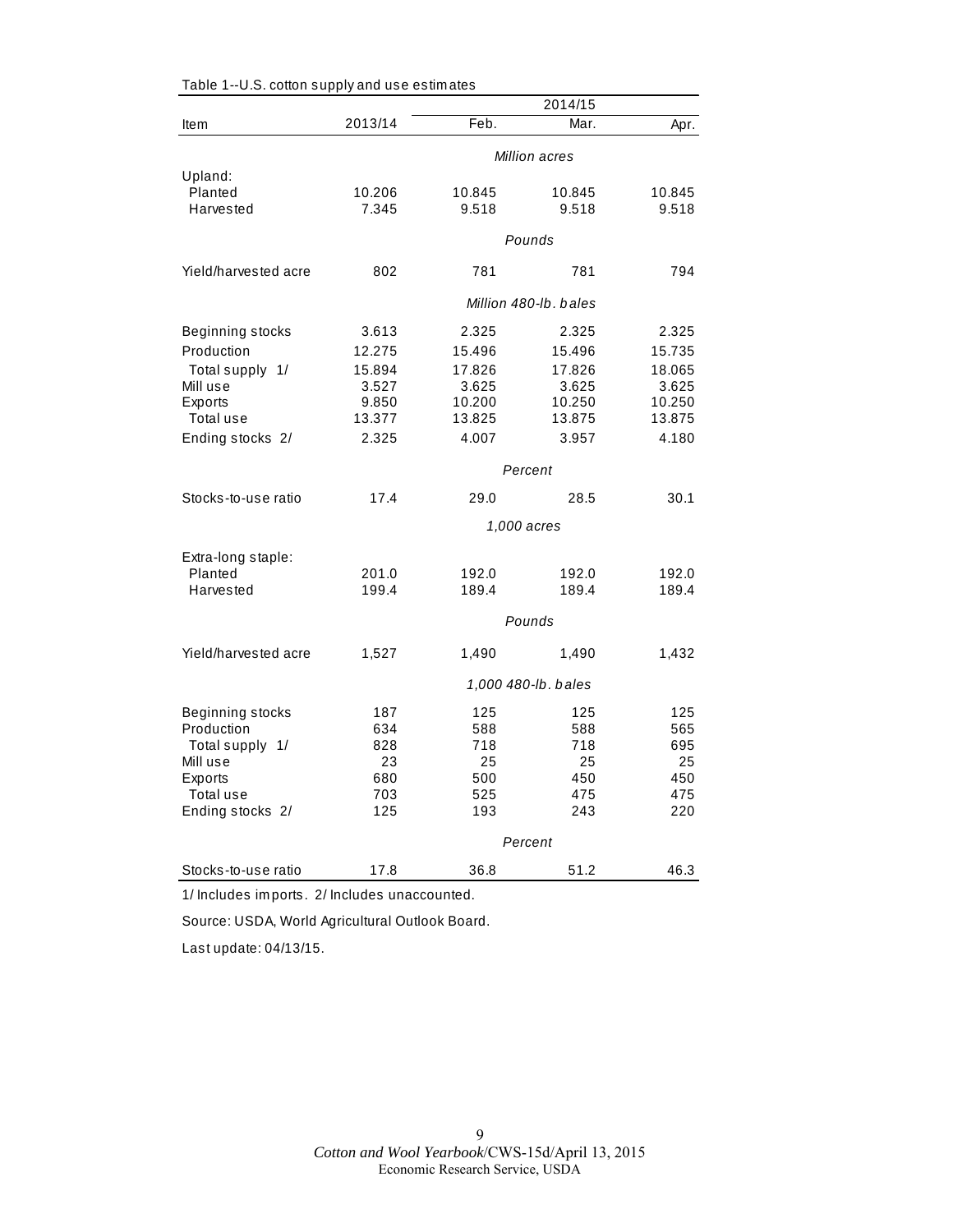|                      |         |        | 2014/15               |        |
|----------------------|---------|--------|-----------------------|--------|
| Item                 | 2013/14 | Feb.   | Mar.                  | Apr.   |
|                      |         |        | Million 480-lb, bales |        |
| Supply:              |         |        |                       |        |
| Beginning stocks--   |         |        |                       |        |
| World                | 90.04   | 101.66 | 101.71                | 101.82 |
| Foreign              | 86.24   | 99.21  | 99.26                 | 99.37  |
| Production--         |         |        |                       |        |
| World                | 120.43  | 119.37 | 119.24                | 119.23 |
| Foreign              | 107.52  | 103.29 | 103.16                | 102.93 |
| Imports--            |         |        |                       |        |
| World                | 40.60   | 34.20  | 34.40                 | 34.25  |
| Foreign              | 40.59   | 34.19  | 34.39                 | 34.24  |
| Use:                 |         |        |                       |        |
| Mill use--           |         |        |                       |        |
| World                | 109.02  | 111.25 | 110.96                | 111.05 |
| Foreign              | 105.47  | 107.60 | 107.31                | 107.40 |
| Exports--            |         |        |                       |        |
| World                | 40.74   | 34.24  | 34.42                 | 34.26  |
| Foreign              | 30.21   | 23.54  | 23.72                 | 23.56  |
| Ending stocks--      |         |        |                       |        |
| World                | 101.82  | 109.84 | 110.06                | 110.09 |
| Foreign              | 99.37   | 105.64 | 105.86                | 105.69 |
|                      |         |        | Percent               |        |
| Stocks-to-use ratio: |         |        |                       |        |
| World                | 93.4    | 98.7   | 99.2                  | 99.1   |
| Foreign              | 94.2    | 98.2   | 98.6                  | 98.4   |

Table 2--World cotton supply and use estim ates

Source: USDA, World Agricultural Outlook Board.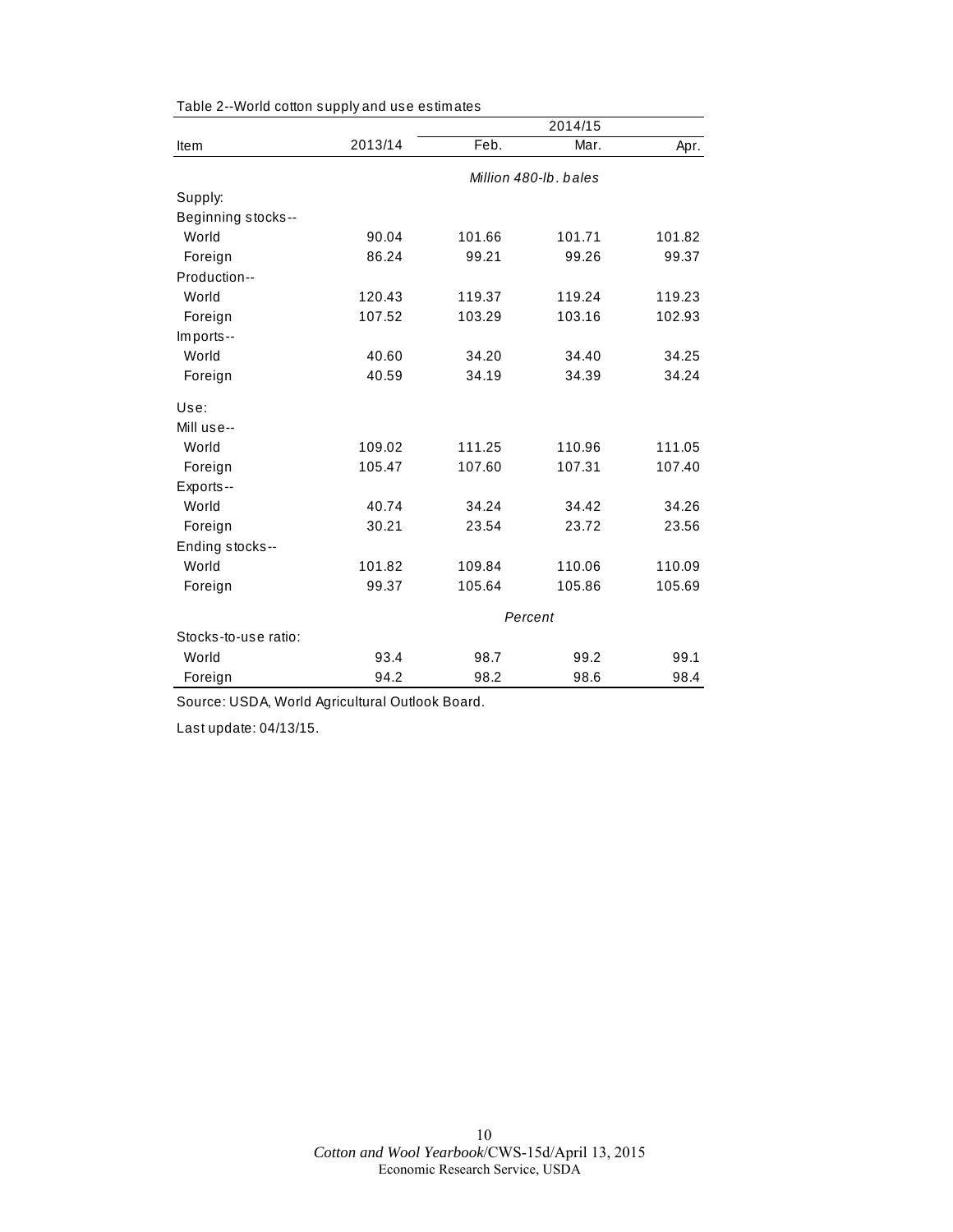| Table 3--U.S. fiber supply |         |                     |           |           |
|----------------------------|---------|---------------------|-----------|-----------|
|                            | Dec.    | Jan.                | Feb.      | Feb.      |
| Item                       | 2014    | 2015                | 2015      | 2014      |
|                            |         | 1,000 480-lb. bales |           |           |
| Cotton:                    |         |                     |           |           |
| Stocks, beginning          | 10,099  | 13,087              | 12,945    | 10,240    |
| Ginnings                   | 4,117   | 1,336               | 313       | 168       |
| Imports since August 1     | 2.3     | 3.0                 | 4.8       | 2.1       |
|                            |         | Million pounds      |           |           |
| Manmade:                   |         |                     |           |           |
| Production                 | 475.4   | 524.3               | 500.8     | 486.6     |
| Noncellulosic              | 475.4   | 524.3               | 500.8     | 486.6     |
| Cellulosic                 | ΝA      | <b>NA</b>           | <b>NA</b> | <b>NA</b> |
| Total since January 1      | 6,327.0 | 524.3               | 1,025.1   | 1,002.2   |
|                            |         |                     |           |           |
|                            | Nov.    | Dec.                | Jan.      | Jan.      |
|                            | 2014    | 2014                | 2015      | 2014      |
|                            |         | Million pounds      |           |           |
| Raw fiber imports:         | 170.3   | 182.0               | ΝA        | 165.6     |
| Noncellulosic              | 156.0   | 168.7               | <b>NA</b> | 150.7     |
| Cellulosic                 | 14.3    | 13.3                | <b>NA</b> | 14.9      |
| Total since January 1      | 1,848.6 | 2,030.6             | ΝA        | 165.6     |
|                            |         | 1,000 pounds        |           |           |
| Wool and mohair:           |         |                     |           |           |
| Raw wool imports, clean    | 403.5   | 420.5               | 504.8     | 597.6     |
| 48s-and-finer              | 273.9   | 266.5               | 301.4     | 201.7     |
| Not-finer-than-46s         | 129.6   | 154.0               | 203.4     | 395.9     |
| Total since January 1      | 6,672.2 | 7,092.7             | 504.8     | 597.6     |
| Wool top imports           | 227.1   | 54.9                | 303.9     | 226.0     |
| Total since January 1      | 3,367.9 | 3,422.8             | 303.9     | 226.0     |
| Mohair imports, clean      | 0.0     | 0.0                 | 0.0       | 0.0       |
| Total since January 1      | 0.0     | 0.0                 | 0.0       | 0.0       |

NA = Not available.

Sources: USDA, National Agricultural Statistics Service;

U.S. Dept. of Com m erce, U.S. Census Bureau; and *Fib er Organon.*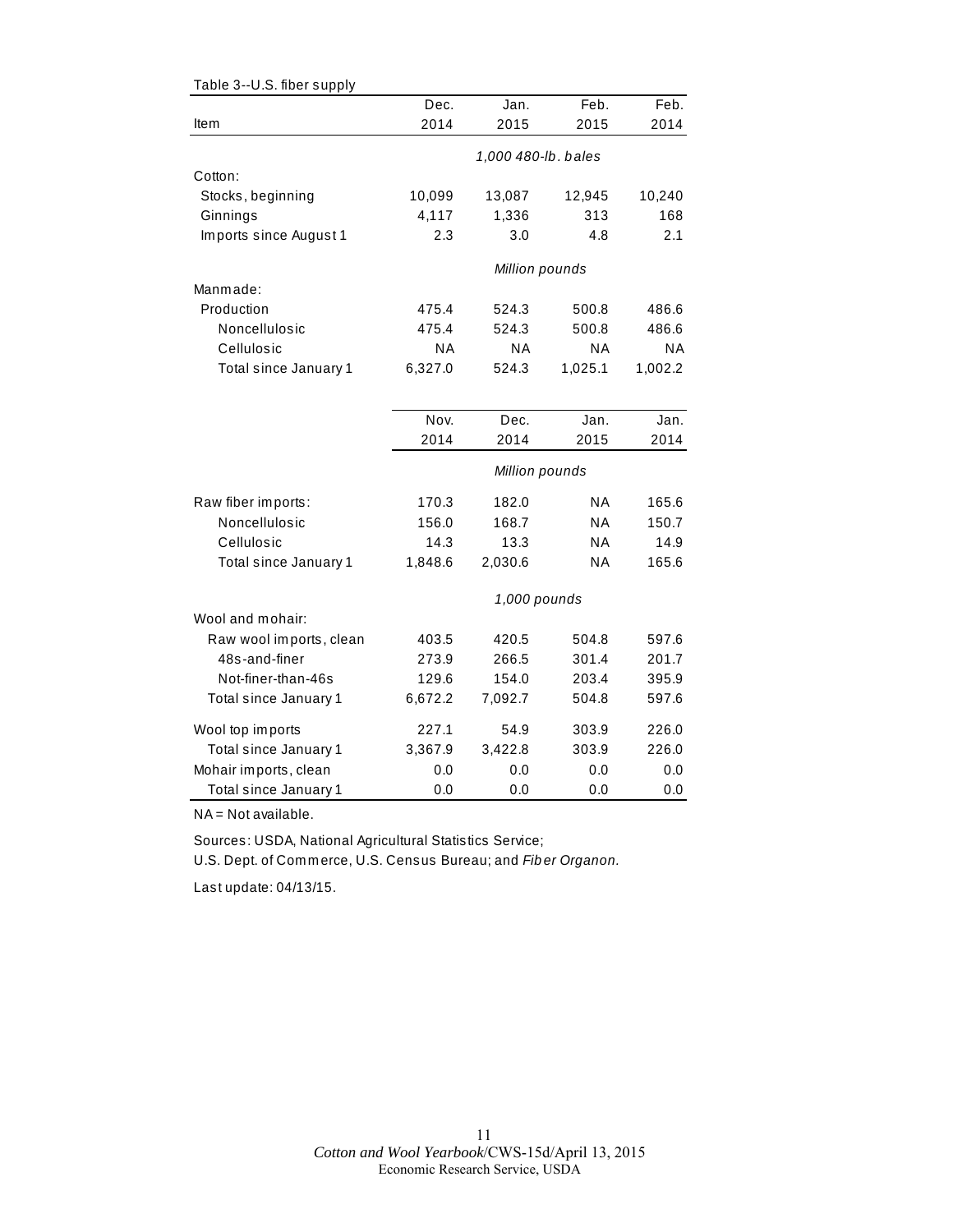|                             | Dec.    | Jan.                | Feb.      | Feb.        |
|-----------------------------|---------|---------------------|-----------|-------------|
| <b>Item</b>                 | 2014    | 2015                | 2015      | 2014        |
|                             |         |                     |           |             |
|                             |         | 1,000 480-lb. bales |           |             |
| Cotton:                     |         |                     |           |             |
| All consumed by mills 1/    | 248     | 299                 | 267       | 269         |
| Total since August 1        | 1,443   | 1,742               | 2,009     | 2,030       |
| Daily rate                  | 10.8    | 13.6                | 13.3      | 13.4        |
| Upland consumed by mills 1/ | 247     | 298                 | 266       | 267         |
| Total since August 1        | 1,436   | 1,734               | 1,999     | 2,020       |
| Daily rate                  | 10.7    | 13.5                | 13.3      | 13.4        |
| Upland exports              | 858     | 1,156               | 1,171     | 1,331       |
| Total since August 1        | 2,490   | 3,646               | 4,817     | 5,506       |
| Sales for next season       | 58      | 51                  | 158       | 378         |
| Total since August 1        | 579     | 630                 | 788       | 856         |
| Extra-long staple exports   | 24.3    | 23.1                | 29.5      | 68.2        |
| Total since August 1        | 84.7    | 107.8               | 137.3     | 438.9       |
| Sales for next season       | 0.0     | 0.0                 | 0.0       | 3.0         |
| Total since August 1        | 0.0     | 0.0                 | 0.0       | 5.6         |
|                             | Nov.    | Dec.                | Jan.      | Jan.        |
|                             | 2014    | 2014                | 2015      | 2014        |
|                             |         |                     |           |             |
| Manmade:                    |         | Million pounds      |           |             |
| Raw fiber exports           | 46.6    | 41.0                | <b>NA</b> | 49.3        |
| Noncellulosic               | 46.2    | 40.4                | <b>NA</b> | 48.5        |
|                             |         |                     | <b>NA</b> |             |
| Cellulosic                  | 0.4     | 0.6<br>611.3        | <b>NA</b> | 0.8<br>49.3 |
| Total since January 1       | 570.4   |                     |           |             |
|                             |         | 1,000 pounds        |           |             |
| Wool and mohair:            |         |                     |           |             |
| Raw wool exports, clean     | 296.0   | 1,079.5             | 119.3     | 671.7       |
| Total since January 1       | 6,836.9 | 7,916.4             | 119.3     | 671.7       |
| Wool top exports            | 56.9    | 45.1                | 2.0       | 167.3       |
| Total since January 1       | 879.5   | 924.6               | 2.0       | 167.3       |
| Mohair exports, clean       | 0.0     | 146.4               | 366.4     | 31.2        |
| Total since January 1       | 736.3   | 882.8               | 366.4     | 31.2        |

Table 4--U.S. fiber dem and

NA = Not available.

1/ Estim ated by USDA.

Sources: USDA, Farm Service Agency; USDA, Foreign Agricultural Service, *U.S. Export Sales;* U.S. Dept. of Com m erce, U.S. Census Bureau; and *Fib er Organon.*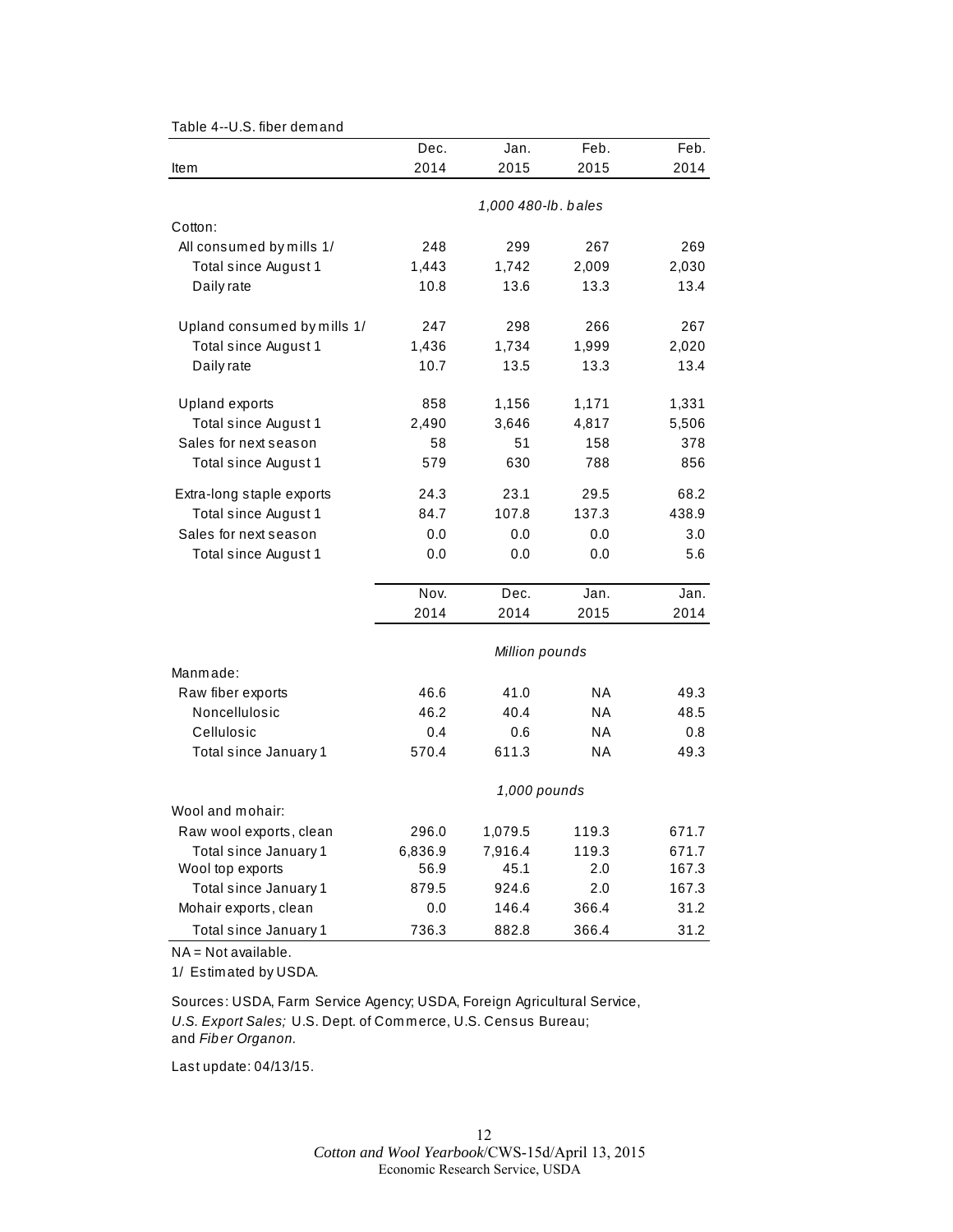|                            | Jan.      | Feb.              | Mar.   | Mar.      |
|----------------------------|-----------|-------------------|--------|-----------|
| <b>Item</b>                | 2015      | 2015              | 2015   | 2014      |
|                            |           |                   |        |           |
|                            |           | Cents per pound   |        |           |
| Domestic cotton prices:    |           |                   |        |           |
| Adjusted world price       | 46.64     | 48.12             | 47.76  | 74.29     |
| Upland spot 41-34          | 58.19     | 61.74             | 60.65  | 86.70     |
| Pima spot 02-46            | 164.75    | 160.00            | 159.73 | 178.86    |
| Average price received by  |           |                   |        |           |
| upland producers           | 58.60     | 57.40             | NA.    | 81.70     |
| Far Eastern cotton quotes: |           |                   |        |           |
| A Index                    | 67.22     | 70.26             | 69.13  | 96.64     |
| Memphis/Eastern            | 69.63     | 73.63             | 72.88  | 100.56    |
| Memphis/Orleans/Texas      | 68.94     | 73.13             | 72.13  | 100.31    |
| California/Arizona         | 73.50     | 77.13             | 75.81  | 100.88    |
|                            |           | Dollars per pound |        |           |
| Wool prices (clean):       |           |                   |        |           |
| <b>U.S. 58s</b>            | NQ.       | NQ.               | 2.90   | 2.38      |
| Australian 58s 1/          | 3.52      | 3.59              | 3.65   | 3.61      |
| <b>U.S. 60s</b>            | <b>NQ</b> | <b>NQ</b>         | NQ.    | 3.33      |
| Australian 60s 1/          | NQ.       | 4.09              | 3.92   | <b>NQ</b> |
| U.S. 64s                   | <b>NQ</b> | <b>NQ</b>         | NQ.    | 4.09      |
| Australian 64s 1/          | 4.34      | 4.27              | 4.21   | 4.86      |

Table 5--U.S. and world fiber prices

NA = Not available. NQ = No quote.

1/ In bond, Charleston, SC.

Sources: USDA, *Cotton Price Statistics* ; Cotlook Ltd., *Cotton Outlook;*  and trade reports.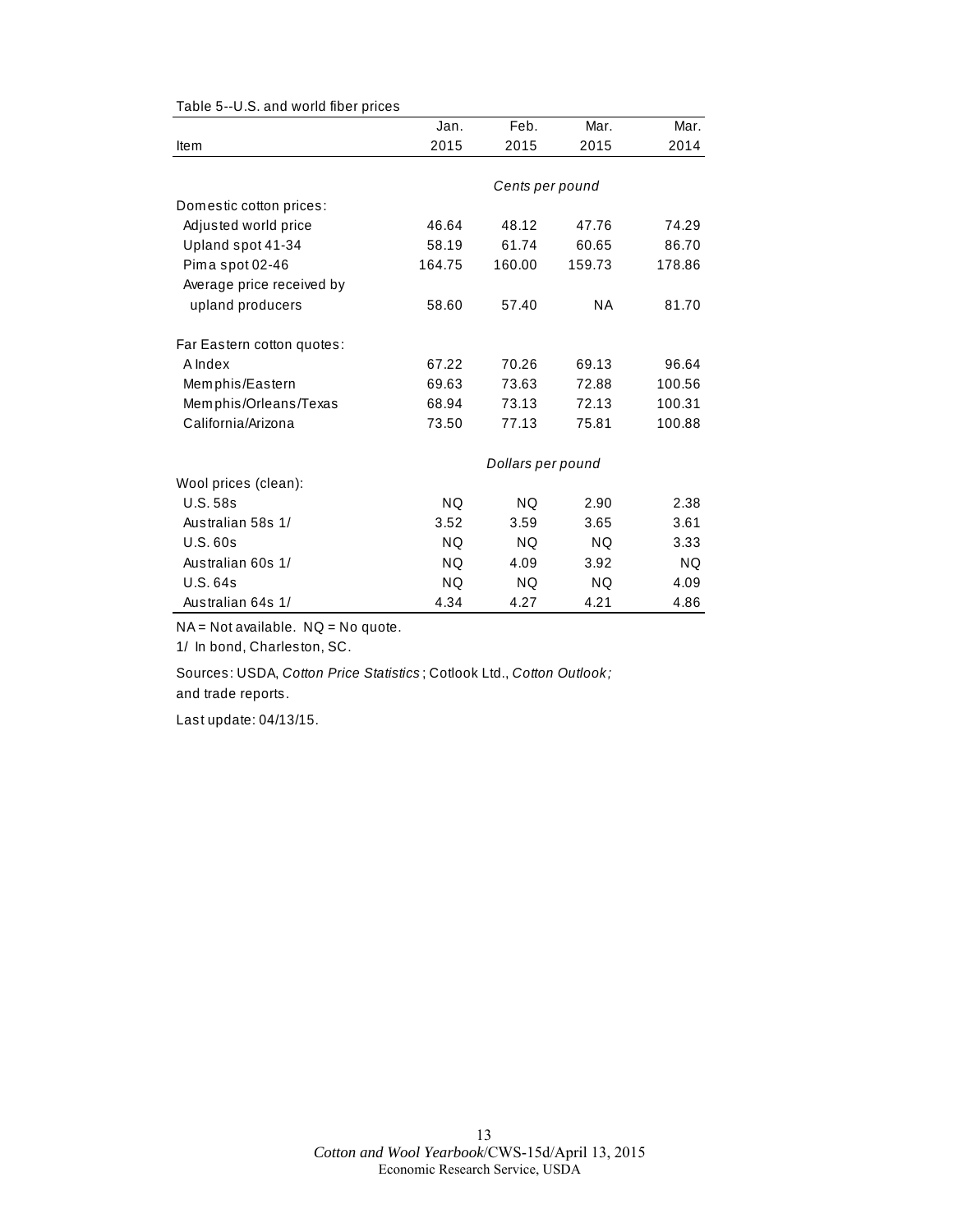|                           | Dec.      | Jan.      | Feb.            | Feb.      |
|---------------------------|-----------|-----------|-----------------|-----------|
| <b>Item</b>               | 2014      | 2015      | 2015            | 2014      |
|                           |           |           | 1,000 pounds 1/ |           |
| Yarn, thread, and fabric: | 265,021   | 269,810   | 238,202         | 222,672   |
| Cotton                    | 57,951    | 53,773    | 45,731          | 47,575    |
| Linen                     | 20,769    | 21,706    | 19,842          | 18,123    |
| Wool                      | 3,786     | 3,770     | 3,701           | 3,641     |
| Silk                      | 538       | 563       | 476             | 482       |
| Manmade                   | 181,977   | 189,999   | 168,453         | 152,850   |
| Apparel:                  | 830,944   | 870,562   | 852,275         | 828,693   |
| Cotton                    | 444,432   | 464,084   | 460,310         | 464,271   |
| Linen                     | 7,280     | 7,687     | 9,002           | 9,264     |
| Wool                      | 19,214    | 19,863    | 19,221          | 17,451    |
| Silk                      | 7,912     | 9,701     | 9,761           | 9,882     |
| Manmade                   | 352,104   | 369,227   | 353,981         | 327,825   |
| Home furnishings:         | 230,517   | 217,355   | 201,404         | 197,868   |
| Cotton                    | 120,829   | 120,467   | 115,197         | 114,310   |
| Linen                     | 1,077     | 1,061     | 1,013           | 1,177     |
| Wool                      | 334       | 210       | 306             | 283       |
| Silk                      | 149       | 193       | 124             | 156       |
| Manmade                   | 108,127   | 95,424    | 84,764          | 81,942    |
| Floor coverings:          | 74,757    | 76,381    | 61,620          | 63,466    |
| Cotton                    | 9,529     | 9,238     | 7,887           | 8,040     |
| Linen                     | 20,353    | 20,456    | 15,538          | 16,173    |
| Wool                      | 11,317    | 10,353    | 8,381           | 9,187     |
| Silk                      | 2,142     | 2,759     | 1,739           | 1,787     |
| Manmade                   | 31,416    | 33,575    | 28,076          | 28,279    |
| Total imports: 2/         | 1,401,614 | 1,434,455 | 1,353,786       | 1,313,081 |
| Cotton                    | 632,981   | 647,786   | 629,315         | 634,412   |
| Linen                     | 49,479    | 50,909    | 45,395          | 44,737    |
| Wool                      | 34,664    | 34,209    | 31,613          | 30,576    |
| Silk                      | 10,741    | 13,217    | 12,100          | 12,305    |
| Manmade                   | 673,749   | 688,335   | 635,363         | 591,051   |

|  |  |  | Table 6--U.S. textile imports, by fiber |  |
|--|--|--|-----------------------------------------|--|
|--|--|--|-----------------------------------------|--|

1/ Raw-fiber equivalent. 2/ Includes headgear.

Sources: USDA, Econom ic Research Service; and U.S. Dept. of Com m erce, U.S. Census Bureau.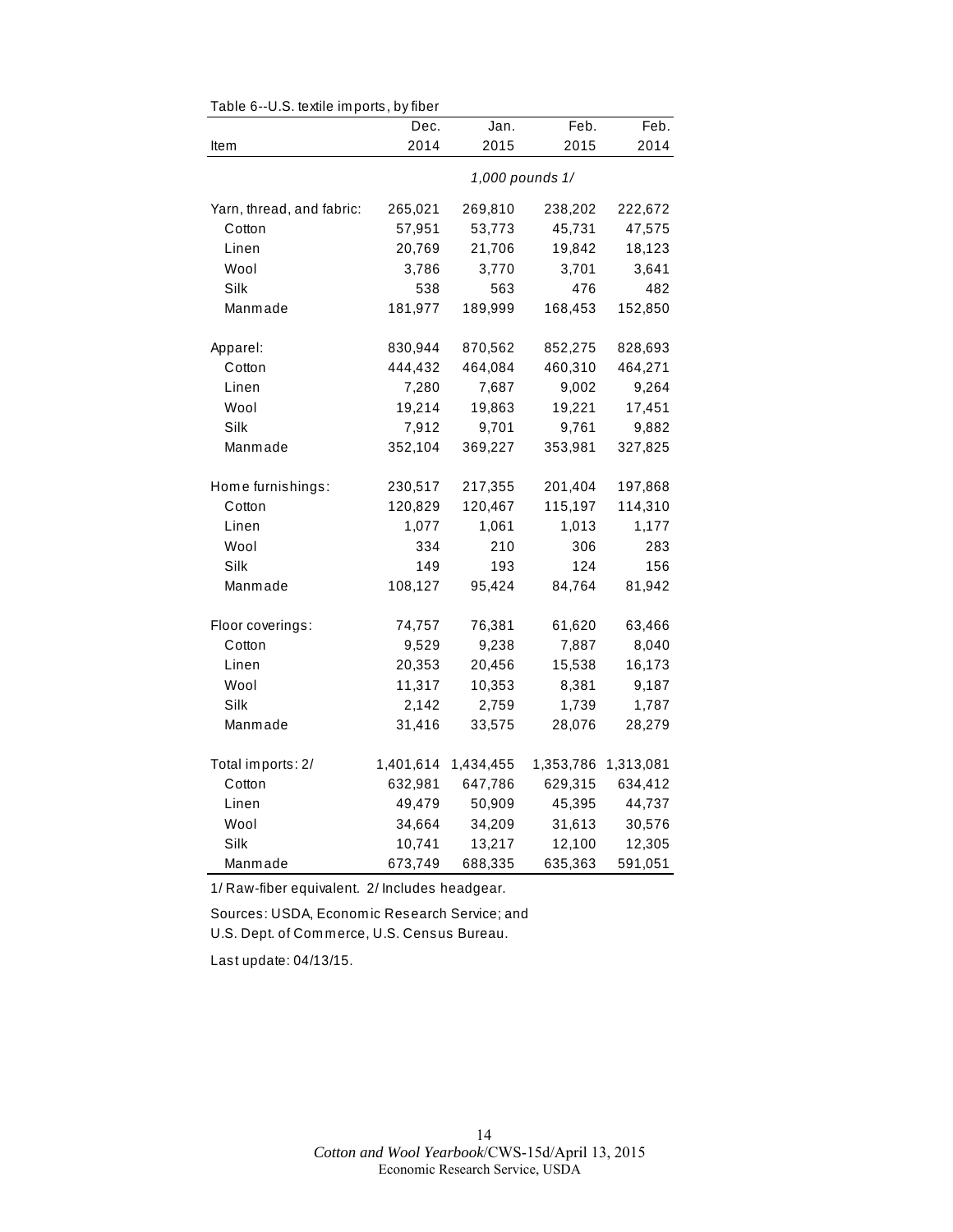| rable $r$ --0.5. lexule exports, by liber | Dec.            | Jan.    | Feb.    | Feb.    |  |
|-------------------------------------------|-----------------|---------|---------|---------|--|
| Item                                      | 2014            | 2015    | 2015    | 2014    |  |
|                                           |                 |         |         |         |  |
|                                           | 1,000 pounds 1/ |         |         |         |  |
| Yarn, thread, and fabric:                 | 208,510         | 235,003 | 241,404 | 227,986 |  |
| Cotton                                    | 109,394         | 125,109 | 131,710 | 121,407 |  |
| Linen                                     | 5,614           | 5,795   | 6,377   | 6,509   |  |
| Wool                                      | 2,441           | 2,601   | 2,480   | 2,516   |  |
| Silk                                      | 1,032           | 1,260   | 933     | 1,067   |  |
| Manmade                                   | 90,029          | 100,238 | 99,903  | 96,486  |  |
|                                           |                 |         |         |         |  |
| Apparel:                                  | 22,851          | 23,417  | 23,837  | 23,604  |  |
| Cotton                                    | 10,395          | 10,623  | 10,878  | 10,441  |  |
| Linen                                     | 489             | 595     | 505     | 430     |  |
| Wool                                      | 1,145           | 1,208   | 1,198   | 1,279   |  |
| Silk                                      | 758             | 892     | 857     | 903     |  |
| Manmade                                   | 10,065          | 10,100  | 10,399  | 10,550  |  |
| Home furnishings:                         | 4,686           | 3,962   | 4,434   | 4,402   |  |
| Cotton                                    | 2,254           | 1,932   | 2,132   | 2,005   |  |
| Linen                                     | 409             | 263     | 325     | 280     |  |
| Wool                                      | 83              | 58      | 99      | 77      |  |
| Silk                                      | 79              | 95      | 134     | 114     |  |
| Manmade                                   | 1,860           | 1,614   | 1,744   | 1,926   |  |
|                                           |                 |         |         |         |  |
| Floor coverings:                          | 25,071          | 26,648  | 26,493  | 27,927  |  |
| Cotton                                    | 1,990           | 1,902   | 1,972   | 1,950   |  |
| Linen                                     | 919             | 930     | 966     | 852     |  |
| Wool                                      | 1,276           | 1,526   | 1,495   | 1,874   |  |
| Silk                                      | 34              | 30      | 26      | 20      |  |
| Manmade                                   | 20,852          | 22,261  | 22,035  | 23,233  |  |
| Total exports: 2/                         | 261,152         | 289,085 | 296,232 | 284,001 |  |
| Cotton                                    | 124,050         | 139,596 | 146,735 | 135,861 |  |
| Linen                                     | 7,431           | 7,584   | 8,173   | 8,072   |  |
| Wool                                      | 4,946           | 5,394   | 5,272   | 5,748   |  |
| Silk                                      | 1,903           | 2,276   | 1,951   | 2,104   |  |
| Manmade                                   | 122,822         | 134,236 | 134,101 | 132,216 |  |

Table 7--U.S. textile exports, by fiber

1/ Raw-fiber equivalent. 2/ Includes headgear.

Sources: USDA, Econom ic Research Service; and U.S. Dept. of Com m erce, U.S. Census Bureau.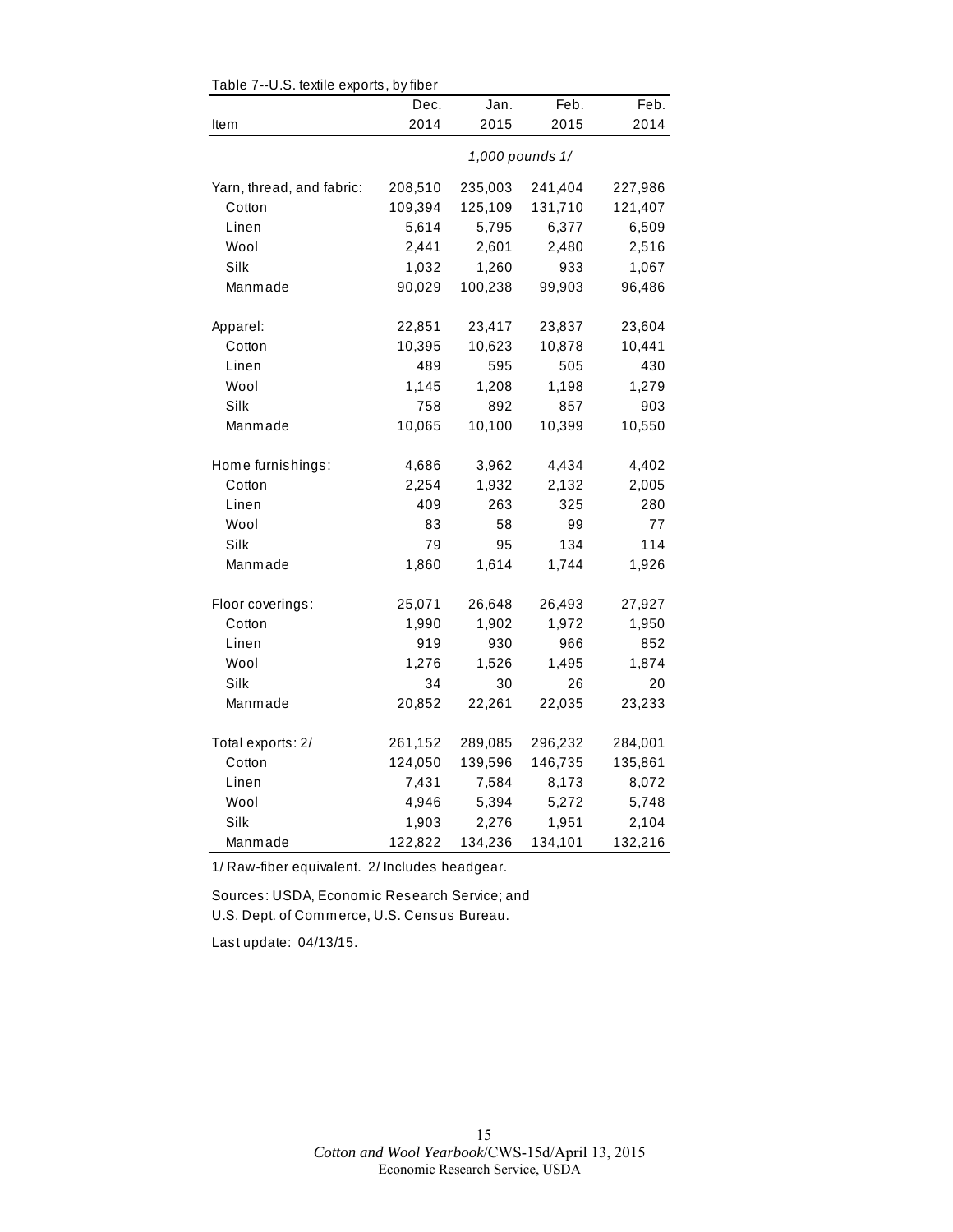| Table 8--0.S. cotton textile imports, by origin |         |         |                 |         |
|-------------------------------------------------|---------|---------|-----------------|---------|
|                                                 | Dec.    | Jan.    | Feb.            | Feb.    |
| Region/country                                  | 2014    | 2015    | 2015            | 2014    |
|                                                 |         |         | 1,000 pounds 1/ |         |
| North America                                   | 128,753 | 109,563 | 137,760         | 131,189 |
| Canada                                          | 2,777   | 2,382   | 3,100           | 2,776   |
| Costa Rica                                      | 17      | 11      | 16              | 428     |
| Dominican Republic                              | 6,946   | 4,979   | 8,252           | 6,321   |
| El Salvador                                     | 19,714  | 14,716  | 18,627          | 18,438  |
| Guatemala                                       | 7,267   | 7,397   | 8,273           | 7,713   |
| Haiti                                           | 11,157  | 9,838   | 13,931          | 12,604  |
| Honduras                                        | 25,913  | 21,167  | 29,080          | 25,634  |
| Mexico                                          | 40,282  | 37,136  | 38,342          | 40,393  |
| Nicaragua                                       | 14,674  | 11,934  | 18,135          | 16,875  |
| South America                                   | 3,663   | 3,782   | 3,274           | 3,900   |
| Colombia                                        | 1,439   | 1,291   | 1,039           | 1,418   |
| Peru                                            | 1,974   | 2,239   | 2,079           | 2,275   |
| Europe                                          | 12,635  | 11,283  | 10,290          | 10,656  |
| Germany                                         | 1,041   | 886     | 942             | 841     |
| Italy                                           | 2,030   | 1,693   | 1,457           | 1,596   |
| Portugal                                        | 1,461   | 1,110   | 1,190           | 1,006   |
| Turkey                                          | 5,756   | 5,205   | 4,636           | 4,605   |
| Turkmenistan                                    | 150     | 327     | 217             | 357     |
| Asia                                            | 474,037 | 509,866 | 465,827         | 476,444 |
| <b>Bahrain</b>                                  | 1,872   | 1,748   | 1,695           | 1,460   |
| Bangladesh                                      | 40,791  | 51,065  | 50,309          | 45,753  |
| Cambodia                                        | 13,850  | 14,788  | 14,569          | 17,976  |
| China                                           | 200,783 | 208,624 | 183,541         | 193,917 |
| Hong Kong                                       | 780     | 906     | 878             | 529     |
| India                                           | 61,225  | 67,679  | 64,412          | 56,885  |
| Indonesia                                       | 19,501  | 23,496  | 21,941          | 25,227  |
| Israel                                          | 588     | 663     | 563             | 977     |
| Japan                                           | 1,305   | 1,134   | 828             | 955     |
| Jordan                                          | 3,859   | 4,713   | 4,033           | 4,239   |
| Malaysia                                        | 2,495   | 2,803   | 2,581           | 2,687   |
| Pakistan                                        | 55,338  | 57,274  | 53,861          | 54,488  |
| Philippines                                     | 3,684   | 4,675   | 3,063           | 4,101   |
| South Korea                                     | 4,819   | 4,733   | 3,433           | 4,265   |
| Sri Lanka                                       | 8,266   | 9,272   | 7,466           | 7,937   |
| Taiwan                                          | 2,093   | 2,233   | 1,709           | 2,028   |
| Thailand                                        | 5,918   | 5,072   | 4,162           | 4,964   |
| United Arab Emirates                            | 1,166   | 859     | 756             | 513     |
| Vietnam                                         | 45,327  | 47,630  | 45,664          | 47,058  |
| Oceania                                         | 30      | 59      | 25              | 35      |
| Africa                                          | 13,862  | 13,232  | 12,140          | 12,189  |
| Egypt                                           | 7,229   | 6,915   | 7,318           | 6,489   |
| Kenya                                           | 2,337   | 2,161   | 1,986           | 1,687   |
| Lesotho                                         | 2,204   | 2,213   | 1,074           | 1,961   |
| Mauritius                                       | 1,071   | 762     | 778             | 1,035   |
| World 2/                                        | 632,981 | 647,786 | 629,315         | 634,412 |

 $Table 8-11$  S, cotton to tile imports, by origin

1/ Raw-fiber equivalent. 2/ Totals m ay not add due to rounding.

Sources: USDA, Economic Research Service; and U.S. Dept. of Com m erce, U.S. Census Bureau.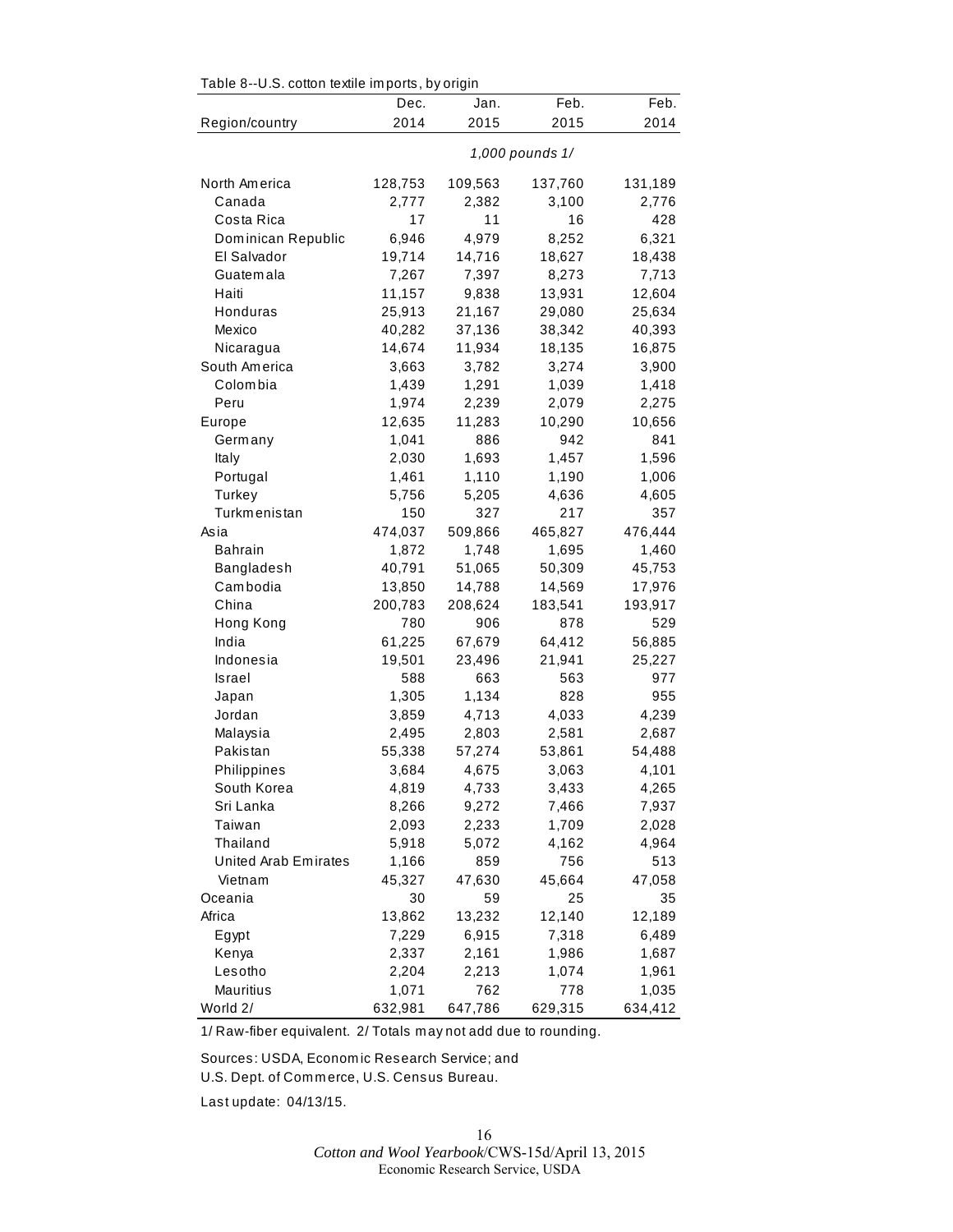|                      | rable 9--0.5. collon lexille exports, by destination |         |                 |         |  |  |  |
|----------------------|------------------------------------------------------|---------|-----------------|---------|--|--|--|
|                      | Dec.                                                 | Jan.    | Feb.            | Feb.    |  |  |  |
| Region/country       | 2014                                                 | 2015    | 2015            | 2014    |  |  |  |
|                      |                                                      |         | 1,000 pounds 1/ |         |  |  |  |
| North America        | 106,093                                              | 122,112 | 126,983         | 120,505 |  |  |  |
| Bahamas              | 156                                                  | 127     | 255             | 209     |  |  |  |
| Canada               | 9,569                                                | 9,133   | 9,427           | 8,698   |  |  |  |
| Costa Rica           | 420                                                  | 196     | 345             | 268     |  |  |  |
| Dominican Republic   | 14,308                                               | 15,161  | 17,873          | 20,045  |  |  |  |
| El Salvador          | 5,570                                                | 7,865   | 7,862           | 10,966  |  |  |  |
| Guatemala            | 3,530                                                | 2,504   | 2,538           | 2,115   |  |  |  |
| Haiti                | 662                                                  | 403     | 570             | 549     |  |  |  |
| Honduras             | 47,392                                               | 59,345  | 59,277          | 49,419  |  |  |  |
| Jamaica              | 51                                                   | 33      | 59              | 69      |  |  |  |
| Mexico               | 22,416                                               | 24,424  | 25,633          | 26,076  |  |  |  |
| Nicaragua            | 1,456                                                | 2,587   | 2,656           | 1,575   |  |  |  |
| Panama               | 196                                                  | 108     | 220             | 206     |  |  |  |
| South America        | 4,962                                                | 4,869   | 5,734           | 3,880   |  |  |  |
| Brazil               | 339                                                  | 307     | 410             | 338     |  |  |  |
| Chile                | 104                                                  | 152     | 196             | 137     |  |  |  |
| Colombia             | 1,866                                                | 2,334   | 2,495           | 1,916   |  |  |  |
| Ecuador              | 112                                                  | 43      | 102             | 124     |  |  |  |
| Peru                 | 1,631                                                | 1,491   | 1,946           | 1,149   |  |  |  |
| Venezuela            | 706                                                  | 337     | 281             | 54      |  |  |  |
| Europe               | 2,745                                                | 2,514   | 2,942           | 2,765   |  |  |  |
| Belgium              | 255                                                  | 308     | 226             | 209     |  |  |  |
| France               | 132                                                  | 87      | 174             | 206     |  |  |  |
| Germany              | 499                                                  | 342     | 358             | 438     |  |  |  |
| Italy                | 208                                                  | 185     | 210             | 163     |  |  |  |
| Netherlands          | 277                                                  | 226     | 231             | 338     |  |  |  |
| United Kingdom       | 944                                                  | 846     | 1,034           | 766     |  |  |  |
| Asia                 | 9,303                                                | 9,183   | 10,284          | 7,849   |  |  |  |
| China                | 5,095                                                | 5,286   | 6,089           | 4,215   |  |  |  |
| Hong Kong            | 379                                                  | 440     | 417             | 422     |  |  |  |
| India                | 285                                                  | 219     | 207             | 134     |  |  |  |
| Israel               | 93                                                   | 86      | 129             | 130     |  |  |  |
| Japan                | 928                                                  | 809     | 1,157           | 1,061   |  |  |  |
| Lebanon              | 74                                                   | 116     | 25              | 102     |  |  |  |
| Saudi Arabia         | 143                                                  | 96      | 119             | 92      |  |  |  |
| Singapore            | 115                                                  | 123     | 237             | 144     |  |  |  |
| South Korea          | 621                                                  | 545     | 579             | 392     |  |  |  |
| Taiwan               | 213                                                  | 173     | 115             | 91      |  |  |  |
| Thailand             | 47                                                   | 45      | 36              | 39      |  |  |  |
| United Arab Emirates | 370                                                  | 307     | 354             | 434     |  |  |  |
| Vietnam              | 336                                                  | 237     | 77              | 31      |  |  |  |
| Oceania              | 550                                                  | 526     | 460             | 608     |  |  |  |
| Australia            | 356                                                  | 365     | 320             | 437     |  |  |  |
| New Zealand          | 180                                                  | 138     | 130             | 150     |  |  |  |
| Africa               | 396                                                  | 392     | 333             | 253     |  |  |  |
| South Africa         | 93                                                   | 42      | 21              | 45      |  |  |  |
| World 2/             | 124,050                                              | 139,596 | 146,735         | 135,861 |  |  |  |

Table 9--U.S. cotton textile exports, by destination

1/ Raw-fiber equivalent. 2/ Totals m ay not add due to rounding.

Sources: USDA, Econom ic Research Service; and

U.S. Dept. of Com m erce, U.S. Census Bureau.